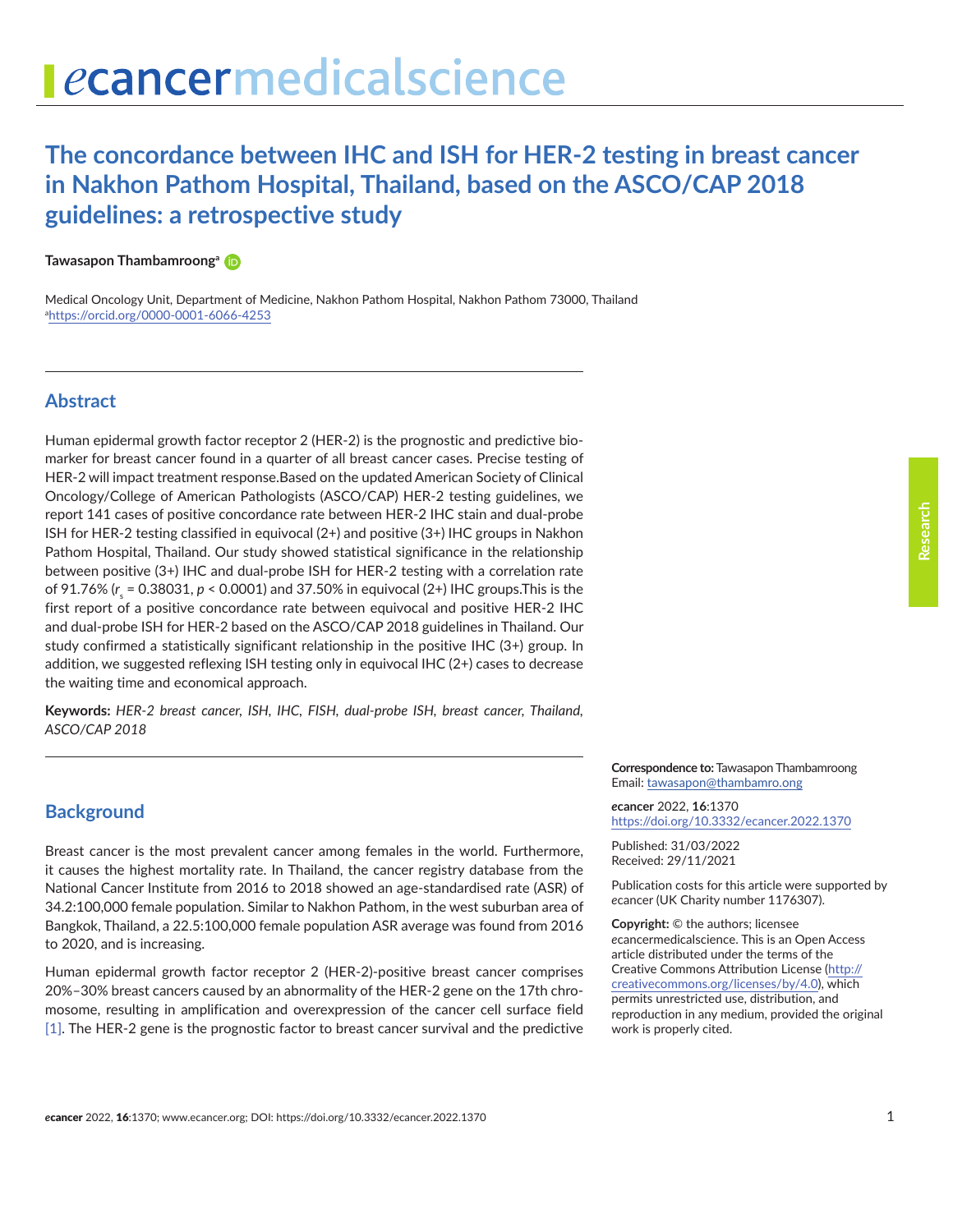factor to the treatment response of anti-HER-2 drugs. Various studies have reported the significant benefits of anti-HER-2 agents, improving relapse-free survival in the early stage  $[2-5]$  and decreasing the mortality rate in advanced stage breast cancer  $[6, 7]$ . Furthermore, these benefits have been based on precise HER-2 testing.

The American Society of Clinical Oncology (ASCO) and the College of American Pathologists (CAP) agree on the HER-2 testing recommendations, updated in 2018. They recommended the immunohistochemistry stain (IHC) for HER-2 as the standard of care. In the IHC for HER-2 testing, they proposed incomplete membrane staining as faint or barely perceptible with more than 10% of the tumour cells as IHC 1+. No staining or incomplete, faint or barely perceptible membrane staining with less than or equal to 10% of the tumour cells was IHC 0, and both were classified as 'IHC negative'. They also updated the report of 'positive IHC staining' or 3+ to complete cell membrane staining of more than 10% of the overall cancer cells. The partial cell membrane IHC stains more than 10% of cancer cells for 'equivocal' or 2+, and recommends further investigation with *in situ* hybridisation (ISH). Fluorescence *in situ* hybridisations (FISH) is the gold standard or alternative to dual *in situ* hybridisation to confirm the diagnosis on the same specimen, or when a new specimen is available to perform IHC, and later ISH, if necessary [\[8\]](#page-7-0).

In HER-2 IHC equivocal or 2+, the ASCO/CAP 2018 guidelines recommend reflex ISH testing on the same tissue or to order a new specimen test when available with both IHC and ISH. ISH reports will be categorised in five groups based on the HER-2 clones. Group 1 constitutes classic HER-2 amplification: single-probe average HER2 copy number ≥6.0 signals/cell or dual-probe HER2/CEP17 ratio of ≥2.0, with an average HER2 copy number ≥4.0 signals/cell and will be reported as positive. Conversely, Group 5 comprises classic HER-2 non-amplification, including the single-probe average HER2 copy number <4.0 signals/cell or dual-probe HER2/CEP17 ratio of <2.0, with an average HER2 copy number of 4.0 signals/cell and will be reported as negative. Group 2 or monosomy chromosome 17 involves dual-probe HER-2/CEP17 ratio ≥2.0, with an average HER2 copy number <4 signals/cell. Group 4 or borderline HER-2 amplification includes dual-probe HER-2/CEP17 ratio <2.0, with an average HER2 copy number ≥4 and <6 signals/cell and will be reported positive if concurrent IHC is 3+. If not, further dual-probe ISH or additional workup is required. Lastly, in group 3 or co-amplification, previously polysomy chromosome 17, the dual-probe ISH HER-2/CEP17 ratio <2.0 with an average HER-2 copy number ≥6 signals/cell will be reported positive if concurrent IHC 3+ or concurrent IHC 2+ with observer, blinded to previous results recounts ISH, at least 20 cells, and in concordance with the new result [\[8\]](#page-7-0) (Table 1).

For equivocal results on single-probe ISH, the dual-probe ISH needs to be carried out for the final result [\[8\].](#page-7-0)

Many studies have carried out the significant positive result improvement of IHC stain, compared with ISH [\[9,](#page-7-0) [10\]](#page-7-0) based on the updated ASCO/CAP 2018 guidelines. However, in Thailand, the confirmation of the ISH test is recommended for all equivocal (2+) or positive (3+) IHC testing because of reimbursement issues.

This retrospective study aimed to demonstrate the positive concordance rate between IHC and FISH for HER-2 testing in breast cancer based on the ASCO/CAP 2018 recommendations to confirm positive IHC results for reimbursed anti-HER-2 drugs and decrease the test waiting time to benefit patients in Thailand.

| Group | <b>HER-2 clones</b>                       |            | Dual-probe ISH results       | <b>IHC</b>               | 2018 ASCO/CAP<br>recommendation |
|-------|-------------------------------------------|------------|------------------------------|--------------------------|---------------------------------|
|       |                                           | HER2/CEP17 | Average HER-2 copy<br>number |                          |                                 |
|       | Classic HER-2 amplification               | $\geq 2.0$ | $\geq$ 4                     | $\overline{\phantom{0}}$ | Positive                        |
|       | Monosomy 17                               | $\geq$ 2.0 | -4                           | $3+$                     | Positive                        |
| 3     | Co-amplification (previously polysomy 17) | ~12.0      | $\geq 6$                     | $2^{+*}$ or $3^{+}$      | Positive                        |
| 4     | Borderline HER-2 amplification            | 2.0        | $\geq$ 4 and <6              | $3+$                     | Positive                        |
|       | Classic HER-2 non-amplification           | 2.0        | $\leq$ 4                     | $\overline{\phantom{a}}$ | Negative                        |

**Table 1. 2018 ASCO/CAP guidelines for HER-2 dual-probe ISH clinical subgroups and final results determination based on the integration with IHC results.**

\*if IHC is 2+, the observer, blinded to previous results recount ISH, at least 20 cells, and the given concordance result will be classified as positive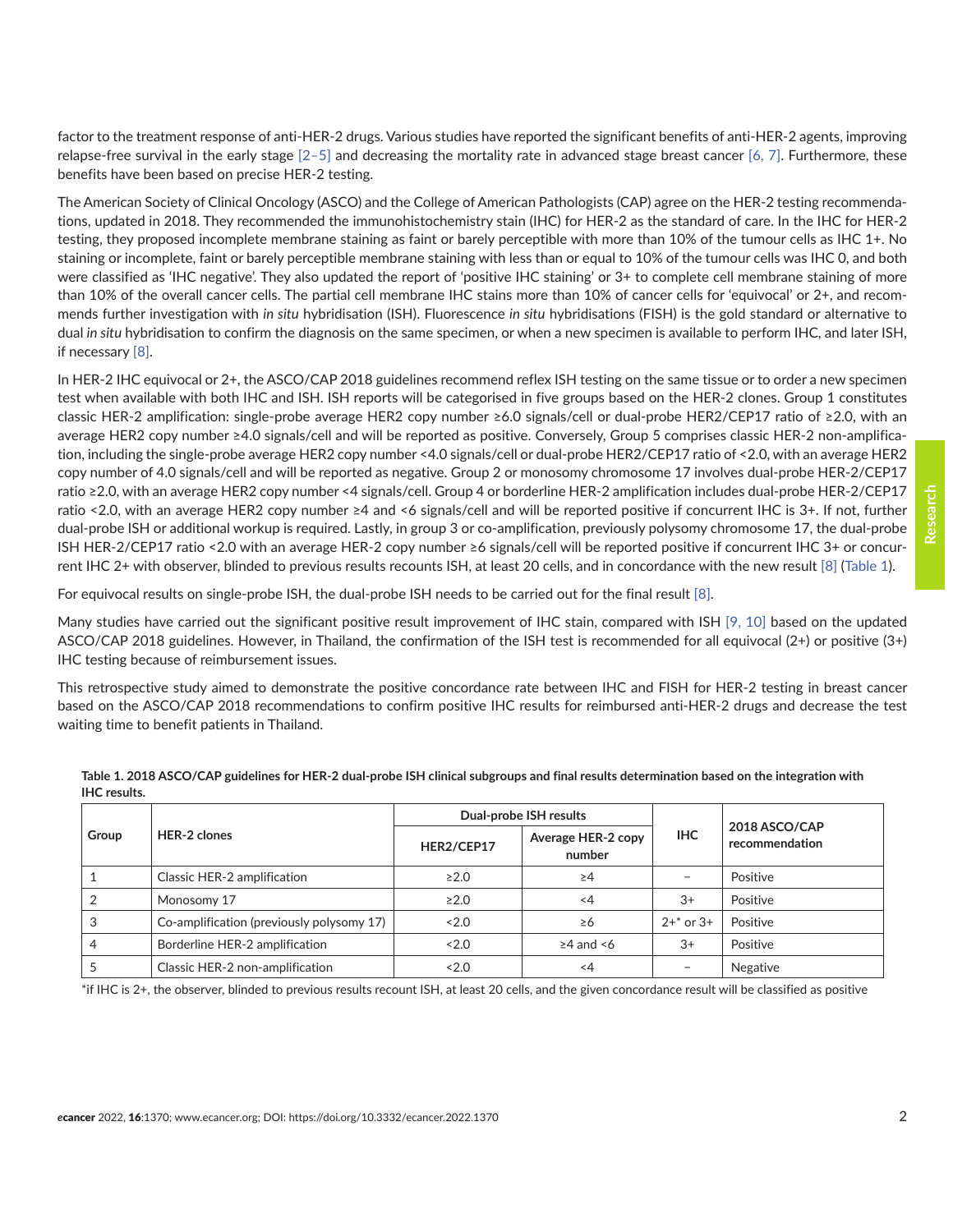# **Methods**

### *Study population*

This single-institution retrospective study enrolled female patients who were newly diagnosed with breast cancer with HER-2 alteration at Nakhon Pathom Hospital between 1 January 2020 and 30 October 2021. We had changed to the ASCO/CAP 2018 recommendations. Eligible patients comprised adult females with histologically confirmed invasive ductal carcinoma (IDC) with IHC stain results of 'equivocal (2+)' or 'positive (3+)' confirmed with dual-probe ISH for HER-2 testing. We searched for patients with C50 International Classification of Diseases (ICD) -10 code in our hospital database. Of 1,861 patients with the C50 ICD-10 code, 865 patients received a new diagnosis of breast cancer. Patients who had negative results for HER-2 and did not confirm dual-probe ISH for HER-2 testing were excluded. We reviewed the data of 141 patients who had equivocal or positive IHC stain results, confirmed with dual-probe ISH for HER-2 testing. The flow diagram of the patients included in the study is shown in Figure 1.

# *Dual-probe FISH*

The FISH assay was carried out on formalin-fixed, paraffin-embedded specimens using the Path-Vyson HER-2 DNA Probe Kit from Abbott Laboratories. All cases used a dual probe (HER-2 and CEP17). The interpretation of results was based on the 2018 ASCO/CAP guidelines.

#### *Immunohistochemistry*

IHC staining was carried out on freshly cut formalin-fixed, paraffin-embedded sections of 5 µm from the same specimen blocks that were used for testing the HER-2 dual-probe ISH using PATHWAY anti-HER-2/neu (4B5) rabbit monoclonal antibody from Ventana Medical Systems, Inc. The interpretation of results was based on the 2018 ASCO/CAP guidelines.

We recorded patient characteristics such as age, tumour size, lymph node involvement, metastatic size, tumour staging based on the 8th AJCC classification, hormonal status, HER-2 status and Ki-67 at diagnosis. The data cut-off date was 30 October 2021.



**Figure 1. Flow diagram showing patients included in the study**.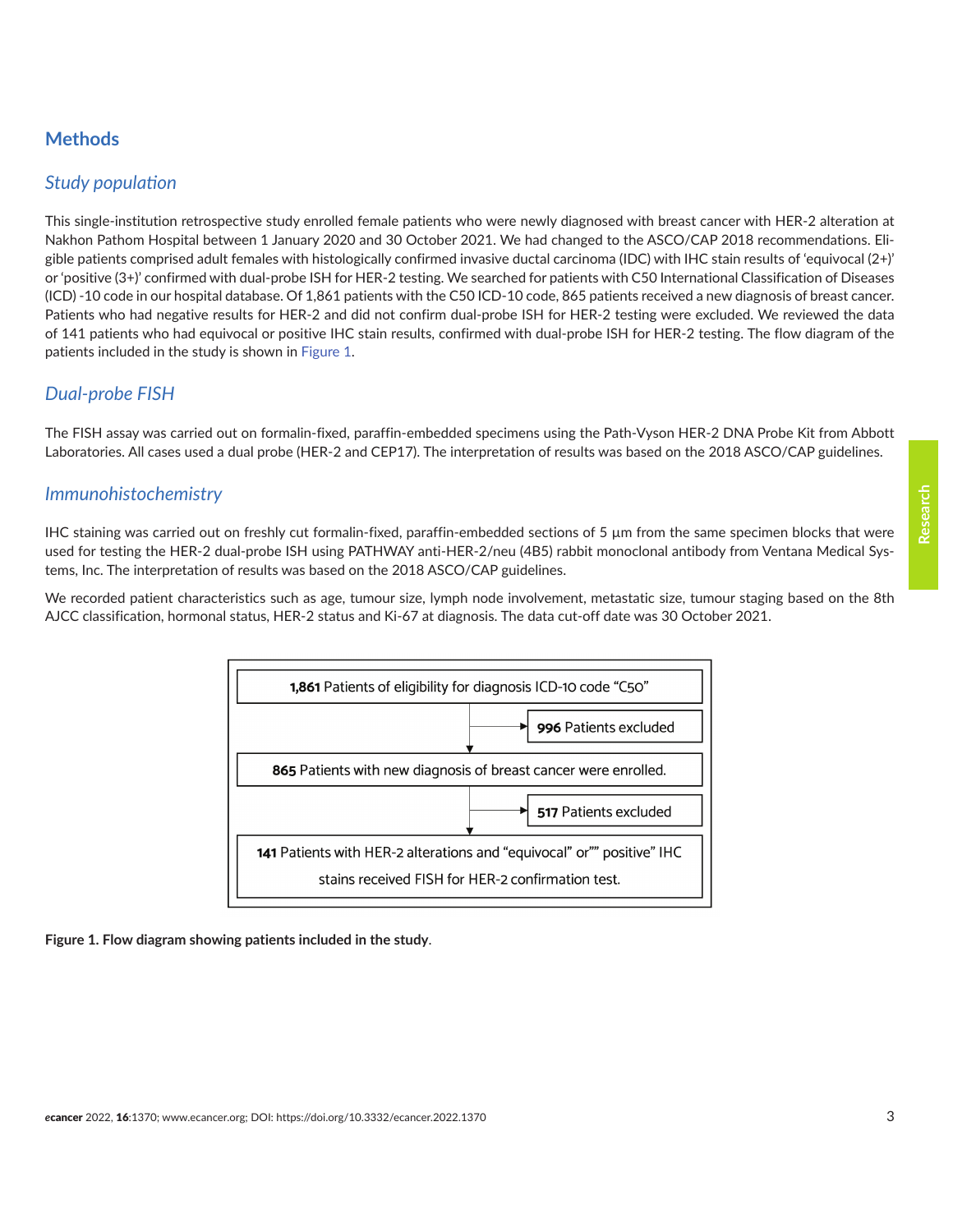# *Statistical analysis*

The primary endpoint was the concordance rate between positive (3+) HER-2 IHC stain and FISH for HER-2 testing in Nakhon Pathom Hospital. The secondary endpoint was the concordance rate between equivocal (2+) HER-2 IHC stain and FISH for HER-2. We used descriptive statistics to identify baseline clinical characteristics of HER-2 alterations in breast cancer. The results were shown in correlation with percentage and then analysed using Spearman's rank-order correlation.

### **Results**

Between January 2020 and October 2021, we recorded 1,861 patients who received a diagnosis of breast cancer. From 1,861 patients, 865 had new diagnoses. Furthermore, 141 patients exhibited HER-2 equivocal or positive IHC staining and confirmed dual-probe ISH studies were included in this study.

# *Demographic data*

Of the 141 patients with HER-2 breast cancer, all were women, and the mean age was  $55 \pm 11.88$  (SD) years. Most presented tumours more extensive than 20 mm but smaller than 50 mm (72/141; 51%), and 25.3% (36/141) had localised invasions. Nearly one-half exhibited 1–3 regional lymph nodes metastases, and only 12 patients (8.5%) had distant metastases. Two-thirds of the patients had high oestrogen receptor expression. The median Ki-67 expression was 42.62 ± 18.80%. In subgroups characterised by HER-2-IHC stain, the HER-2-positive or IHC 3+ indicated a more aggressive disease than HER-2 equivocal or IHC 2+. The baseline clinical characteristics of HER-2 alterations among female patients with breast cancer are shown in [Table 2.](#page-4-0)

In the baseline genomic characteristics of HER-2 alteration, this study shows that most IHC-positive or 3+ patients have classical HER-2 amplification by dual-probe ISH based on the ASCO/CAP 2018 guidelines. However, in the IHC equivocal or 2+ group, there share of varieties of HER-2 clones may interfere with the result of the IHC [\(Table 3](#page-4-0)).

### *Concordance rate between HER-2 IHC and ISH*

The patients were categorised into two groups depending on HER-2 IHC staining statuses. Fifty-six patients were categorised in the equivocal (2+) HER-2 IHC staining group and 85 patients were categorised in the positive (3+) HER-2 IHC stain group. All patients had confirmation ISH testing.

# *Equivocal HER-2 IHC group*

Altogether, 56 patients comprised this group. Thirty-two patients revealed negative results on ISH testing and 21 patients were confirmed positive. Furthermore, three patients reported equivocal and repeated observer, blinded to previous results, confirming negative ISH. The correlation was 37.5%, without statistical significance.

# *Positive HER-2 IHC group*

Totally, 85 patients comprised this group. Almost all patients were confirmed ISH-positive; only seven were negative and no equivocal result was noted. The correlation was 91.76%, with Spearman's rank-order correlation being 0.38031 and a statistically significant *p*-value ([Table 4](#page-5-0)).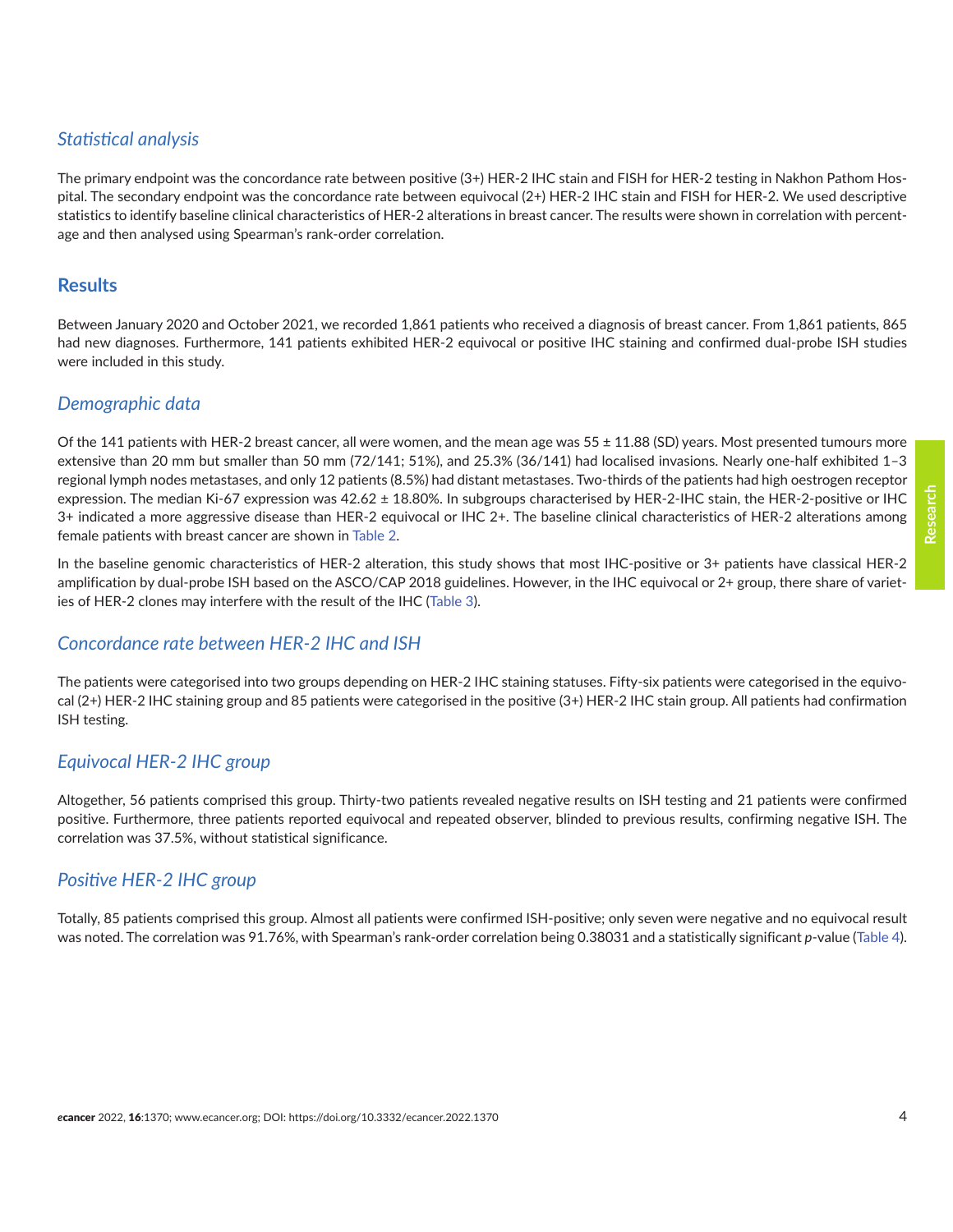| Characteristic                                                                               | Total ( $n = 141$ ) | HER-2 IHC<br>Equivocal (2+)<br>$(n = 56)$ | HER-2 IHC<br>Positive $(3+)$<br>$(n = 85)$ |
|----------------------------------------------------------------------------------------------|---------------------|-------------------------------------------|--------------------------------------------|
| Median age, years                                                                            | $55 \pm 11.88$      | $55 \pm 11.02$                            | $55 \pm 12.44$                             |
| Age <40 years                                                                                | 18 (12.8%)          | 9(16.1%)                                  | 9(10.6%)                                   |
| Age $\geq 40$ years                                                                          | 123 (87.2%)         | 47 (83.9%)                                | 76 (89.4%)                                 |
| Tumour characteristics                                                                       |                     |                                           |                                            |
| Tumour ≤20 mm                                                                                | 6(4.3%)             | 6(10.7%)                                  | $0(0\%)$                                   |
| Tumour >20 mm but ≤50 mm                                                                     | 72 (51.0%)          | 32 (57.1%)                                | 40 (47.1%)                                 |
| Tumour > 50 mm                                                                               | 27 (19.0%)          | 9(16.1%)                                  | 18 (21.2%)                                 |
| Tumour with local invasion                                                                   | 36 (25.3%)          | 9(16.1%)                                  | 27 (31.8%)                                 |
| Nodal characteristics                                                                        |                     |                                           |                                            |
| No regional lymph node                                                                       | 15 (10.6%)          | 3(5.4%)                                   | 12 (14.1%)                                 |
| 1-3 nodal metastases                                                                         | 66 (46.8%)          | 29 (51.8%)                                | 37 (43.5%)                                 |
| 4-9 nodal metastases or ipsilateral internal mammary<br>node metastases                      | 24 (17.0%)          | 12 (21.4%)                                | 12 (14.1%)                                 |
| >10 nodal metastases or level III axillary node or<br>ipsilateral supraclavicular lymph node | 36 (25.5%)          | 12 (21.4%)                                | 24 (28.2%)                                 |
| Distant metastasis                                                                           |                     |                                           |                                            |
| No distant metastasis                                                                        | 129 (91.5%)         | 50 (89.3%)                                | 79 (92.9%)                                 |
| Distant metastasis                                                                           | 12 (8.5%)           | 6(10.7%)                                  | 6(7.1%)                                    |
| Hormonal status                                                                              |                     |                                           |                                            |
| ER <10%                                                                                      | 51 (36.2%)          | 18 (32.1%)                                | 33 (38.8%)                                 |
| ER ≥10%                                                                                      | 90 (63.8%)          | 38 (67.9%)                                | 52 (61.2%)                                 |
| Ki-67, %                                                                                     | $42.62 \pm 18.80$   | $36.34 \pm 18.49$                         | $42.26 \pm 18.12$                          |

<span id="page-4-0"></span>**Table 2. Clinical characteristics of HER-2 alterations among female patients with breast cancer at Nakhon Pathom Hospital, Thailand.**

**Table 3. Genomic HER-2 alteration clone characteristics by dual-probe ISH and IHC for HER-2 based on the 2018 ASCO/CAP guidelines among female patients with breast cancer at Nakhon Pathom Hospital, Thailand.**

|            |      |                | HER-2 clone groups                        | n (%)     |
|------------|------|----------------|-------------------------------------------|-----------|
|            | $2+$ | $\mathbf{1}$   | Classic HER-2 amplification               | 21(37.5)  |
|            |      | $\overline{2}$ | Monosomy 17                               | 1(1.8)    |
|            |      | 3              | Co-amplification (previously polysomy 17) | 3(5.4)    |
|            |      | $\overline{4}$ | Borderline HER-2 amplification            | 2(3.5)    |
| <b>IHC</b> |      | 5              | Classic HER-2 non-amplification           | 29(51.8)  |
|            |      | $\mathbf{1}$   | Classic HER-2 amplification               | 78 (91.8) |
|            |      | 2              | Monosomy 17                               | O(0)      |
|            | $3+$ | 3              | Co-amplification (previously polysomy 17) | O(0)      |
|            |      | 4              | Borderline HER-2 amplification            | O(0)      |
|            |      | 5              | Classic HER-2 non-amplification           | 7(0)      |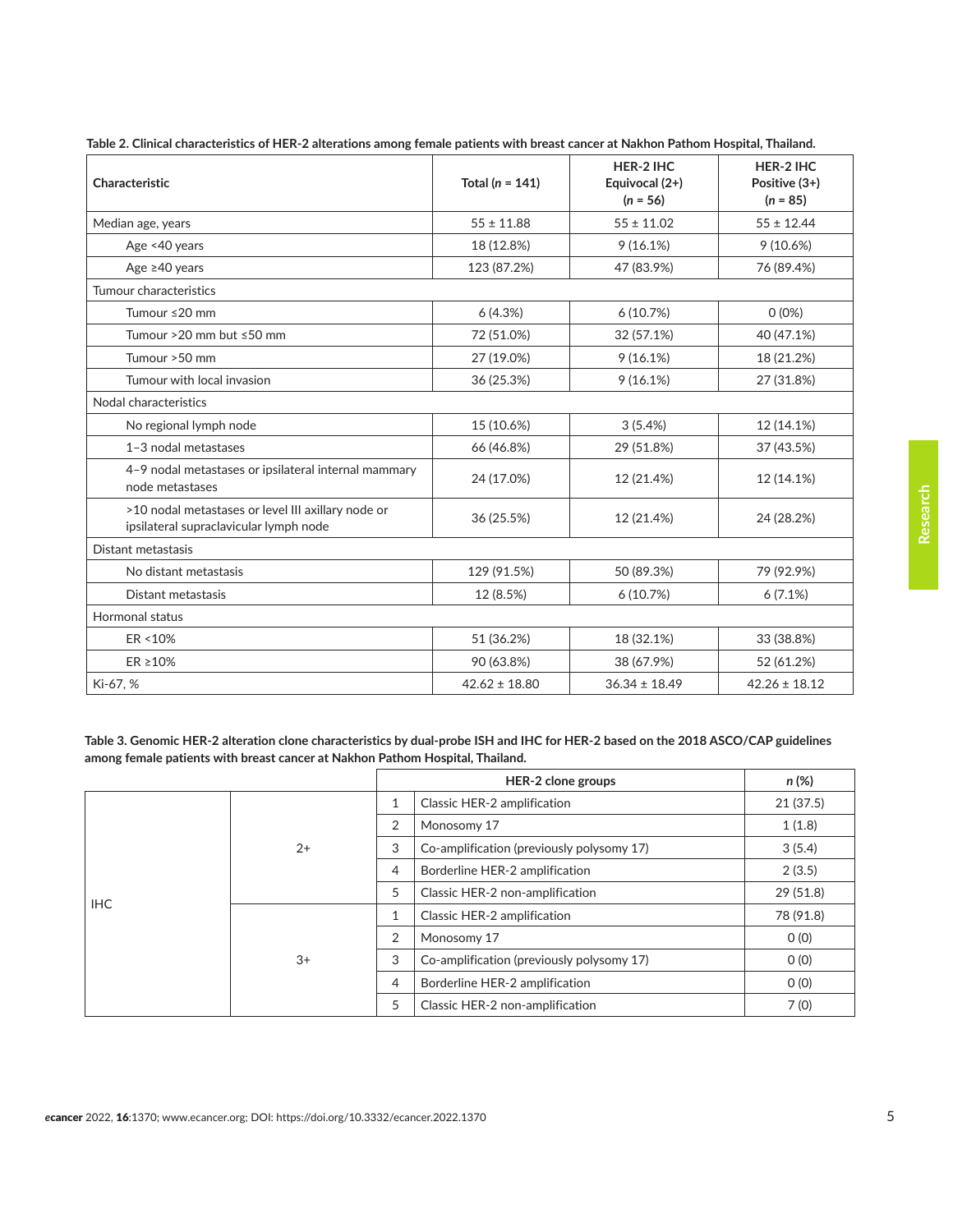# <span id="page-5-0"></span>**Discussion**

The ASCO/CAP guidelines for HER-2 reporting in breast cancer were first published in 2007 and updated in 2013. The 2018 ASCO/CAP guidelines constitute the latest version. Compared with the 2013 ASCO/CAP guidelines, the 2018 ASCO/CAP guidelines refined the HER-2 evaluation algorithms by defining uncommon HER-2 ISH amplification patterns that cause uncertain biological and clinical significance. They increased the emphasis on coordinating ISH and IHC results [\[11\],](#page-7-0) refining the criteria for HER-2-positive patients with monosomy chromosome 17 and co-amplification of HER-2 incorporation with HER-2 protein expression by IHC. These resulted in significantly decreased equivocal results and increased truly negative results in HER-2 IHC stains [\[9, 12\]](#page-7-0).

These guidelines recommend reporting that HER-2 IHC 3+ is HER-2-positive. However, in Thailand, we need to carry out reflex ISH testing for HER-2 to confirm all IHC 3+ only for the proposed reimbursement, leading to delays in therapeutic decisions and increasing the financial burden for reflex testing. In related studies, Gordian-Arroyo *et al* [\[12\]](#page-7-0) showed that all patients with HER-2 IHC 3+ were positive for FISH for HER-2, of which 97.8% (134/137) were classic amplified HER-2 or dual-probe ISH presenting a HER2/CEP17 ratio of ≥2.0, with an average HER2 copy number ≥4.0 signals/cell or group 1. In our study, 91.76% (78/85) of HER-2 IHC 3+ with reflex ISH-positive were categorised as classical HER-2 amplification or dual-probe ISH group 1. Spearman's rank-order correlation was 0.38031 and statistically significant. These could ensure that all patients with HER-2 IHC 3+ stain, based on the ASCO/CAP 2018 recommendations, could be interpreted as HER-2-positive, which was not mandatory for reflex ISH testing with HER-2 dual-probe.

However, in the equivocal HER-2 IHC group, various results were found of dual-probe ISH. Most were classified as classical HER-2 nonamplification clones or negative FISH (29/56; 51.8%); others were classical HER-2 amplification (21/56; 37.5%), co-amplification (3/56; 5.4%), borderline HER-2 amplification (2/56; 3.5%) and monosomy chromosome 17 (1/56; 1.8%), respectively ([Table 3](#page-4-0)). In a related study, the proportion of dual-probe ISH HER-2 clones varied but was also predominant in classic HER-2 non-amplification and classic HER-2 amplification (Table 5). This diversified dual-probe ISH group resulted in the heterogeneity of HER-2 alteration, affecting HER-2 protein expression on the cell surface, causing partial cell membrane staining to result in equivocal (2+) IHC. This explained why the 2018 ASCO/CAP guidelines suggest interpreting results concurrent with IHC status. In addition, it may involve recounting ISH with an observer, blinded to previous results in monosomy chromosome 17, co-amplification or borderline HER-2 amplification groups.

| <b>Testing modalities</b> |      |          | Dual-probe ISH |          |              |                 |
|---------------------------|------|----------|----------------|----------|--------------|-----------------|
|                           |      | Negative | Equivocal      | Positive | <b>Total</b> | Correlation (%) |
| IHC.                      | $2+$ | 32       |                | 21       | 56           | 37.50           |
|                           | $3+$ |          |                | 78       | 85           | 91.76*          |
| <b>Total</b>              |      | 36       |                | 99       | 141          |                 |

**Table 4. Correlation between IHC and dual-probe ISH for HER-2 based on the 2018 ASCO/CAP guidelines.**

*\*rs* = 0.38031, *p* < 0.0001

| No. | <b>Author</b>                          | FISH result, n (%) |         |         |           |             |  |
|-----|----------------------------------------|--------------------|---------|---------|-----------|-------------|--|
|     |                                        | Group 1            | Group 2 | Group 3 | Group 4   | Group 5     |  |
| 1.  | Current author                         | 21(37.5)           | 1(1.8)  | 3(5.4)  | 2(3.5)    | 29(51.8)    |  |
| 2.  | Gordian-Arroyo et al [12]              | 24 (10.0)          | 1(0.4)  | 9(3.7)  | 78 (32.5) | 128 (53.3)  |  |
| 3.  | Farshid et al [11]                     | 39(10.3)           | 3(0.8)  | 2(0.5)  | 22(5.8)   | 313 (82.6)  |  |
| 4.  | Pasricha et al [9]                     | 35(28.3)           | 3(2.4)  | 3(2.4)  | 4(3.2)    | 79 (63.7)   |  |
| 5.  | Murray <i>et al</i> $\lceil 13 \rceil$ | 106 (10.2)         | 75(7.2) | 1(0.1)  | 38(3.6)   | 824 (78.9)  |  |
| 6.  | Li et al $[14]$                        | 295 (13.1)         | 52(2.3) | 27(1.2) | 164(0.1)  | 1716 (76.1) |  |

| Table 5. Review of the comparison of dual-probe ISH results in equivocal IHC based on the 2018 ASCO/CAP guidelines. |  |  |
|---------------------------------------------------------------------------------------------------------------------|--|--|
|                                                                                                                     |  |  |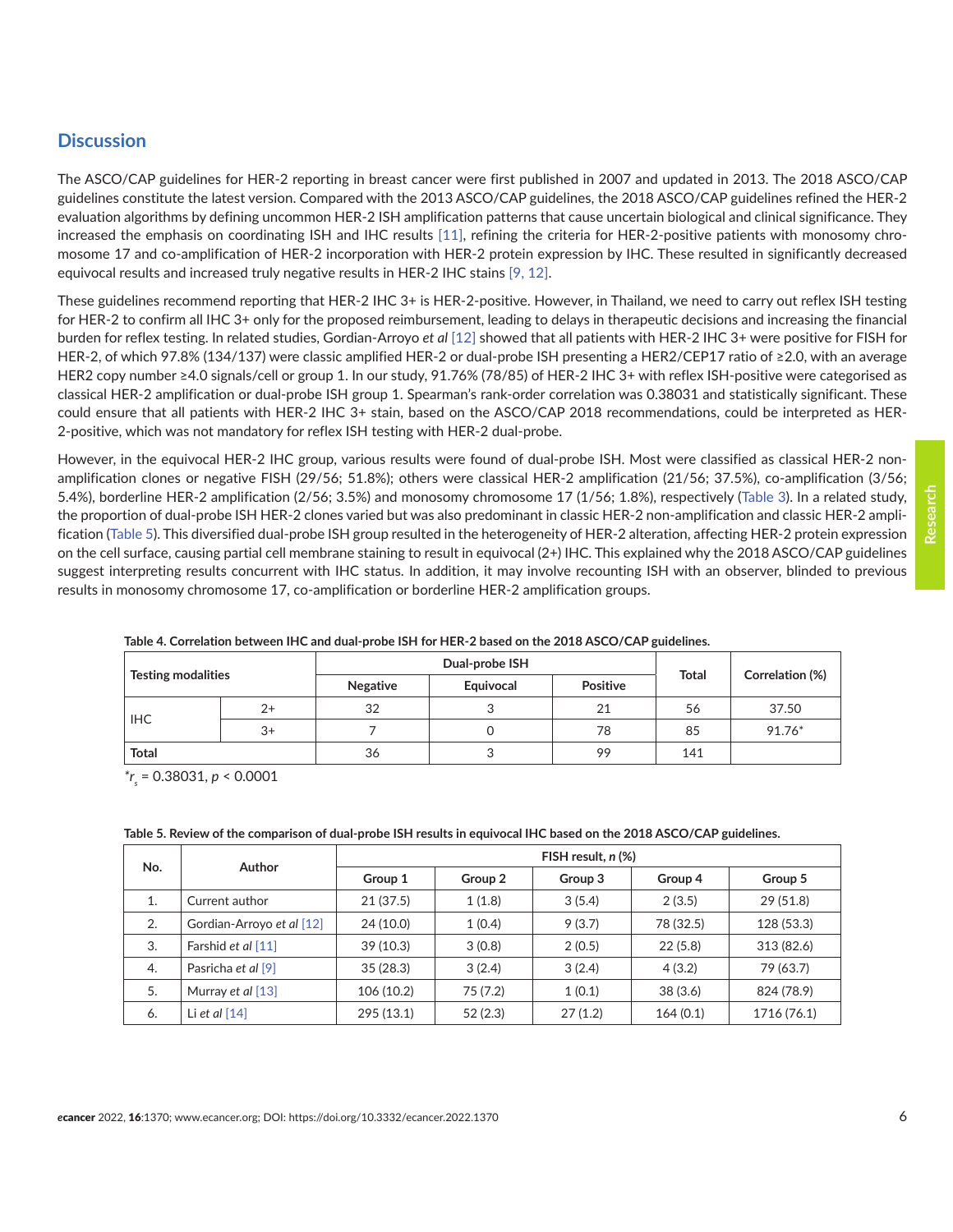<span id="page-6-0"></span>From the results, we suggest that the reflex ISH testing for all HER-2 IHC-positive or 3+ patients is unnecessary, which can decrease the waiting time and financial burden of those receiving the same treatment benefits from anti-HER-2 drugs, in both adjuvant and palliative settings [3[–7\]](#page-7-0). Acceptance of the equivocal cases is subjected to reflex ISH testing for the final result.

Our study encountered several limitations. It constituted a single-centre retrospective study. The sample size was too small to confirm dualprobe ISH testing results. Furthermore, clinical outcomes could not be determined due to the sample size and short follow-up time.

#### **Conclusion**

This study constitutes the first report of a positive concordance rate between equivocal and positive HER-2 IHC and FISH for HER-2, based on the ASCO/CAP 2018 guidelines in Thailand. Our study confirmed the statistically significant relationship in the positive IHC (3+) group. In addition, we suggest reflex ISH testing only in equivocal IHC (2+) cases to decrease waiting time and expense.

### **Conflicts of interest**

The author declares no conflicts of interest.

#### **Author's contributions**

Conceived and designed the analysis: TT; collected data: TT; contributed data or analysis tools: TT; performed the analysis: TT; and wrote the paper: TT.

#### **Ethical approval**

Ethics approval was obtained by the Nakhon Pathom Hospital Ethics Committee.

### **Funding**

This research was fully funded by Nakhon Pathom Hospital, Thai Ministry of Public Health.

#### **References**

- 1. Hurvitz SA, Hu Y, and O'Brien N, *et al* (2013) **Current approaches and future directions in the treatment of HER2-positive breast cancer** *Cancer Treat Rev* **39**(3) 219–229 <https://doi.org/10.1016/j.ctrv.2012.04.008>
- 2. Levy A, Borget I, and Bahri M, *et al* (2014) **Loco-regional control after neo-adjuvant chemotherapy and conservative treatment for locally advanced breast cancer patients** *Breast J* **20**(4) 381–387<https://doi.org/10.1111/tbj.12277> PMID: [24890310](http://www.ncbi.nlm.nih.gov/pubmed/24890310)
- 3. Perez EA, Romond EH, and Suman VJ, *et al* (2014) **Trastuzumab plus adjuvant chemotherapy for human epidermal growth factor receptor 2-positive breast cancer: planned joint analysis of overall survival from NSABP B-31 and NCCTG N9831** *J Clin Oncol* **32**(33) 3744–3752<https://doi.org/10.1200/JCO.2014.55.5730> PMID: [25332249](http://www.ncbi.nlm.nih.gov/pubmed/25332249) PMCID: [4226805](http://www.ncbi.nlm.nih.gov/pmc/articles/PMC4226805)
- 4. Piccart-Gebhart MJ, Procter M, and Leyland-Jones B, *et al* (2005) **Trastuzumab after adjuvant chemotherapy in HER2-positive breast cancer** *N Engl J Med* **353**(16) 1659–1672<https://doi.org/10.1056/NEJMoa052306> PMID: [16236737](http://www.ncbi.nlm.nih.gov/pubmed/16236737)